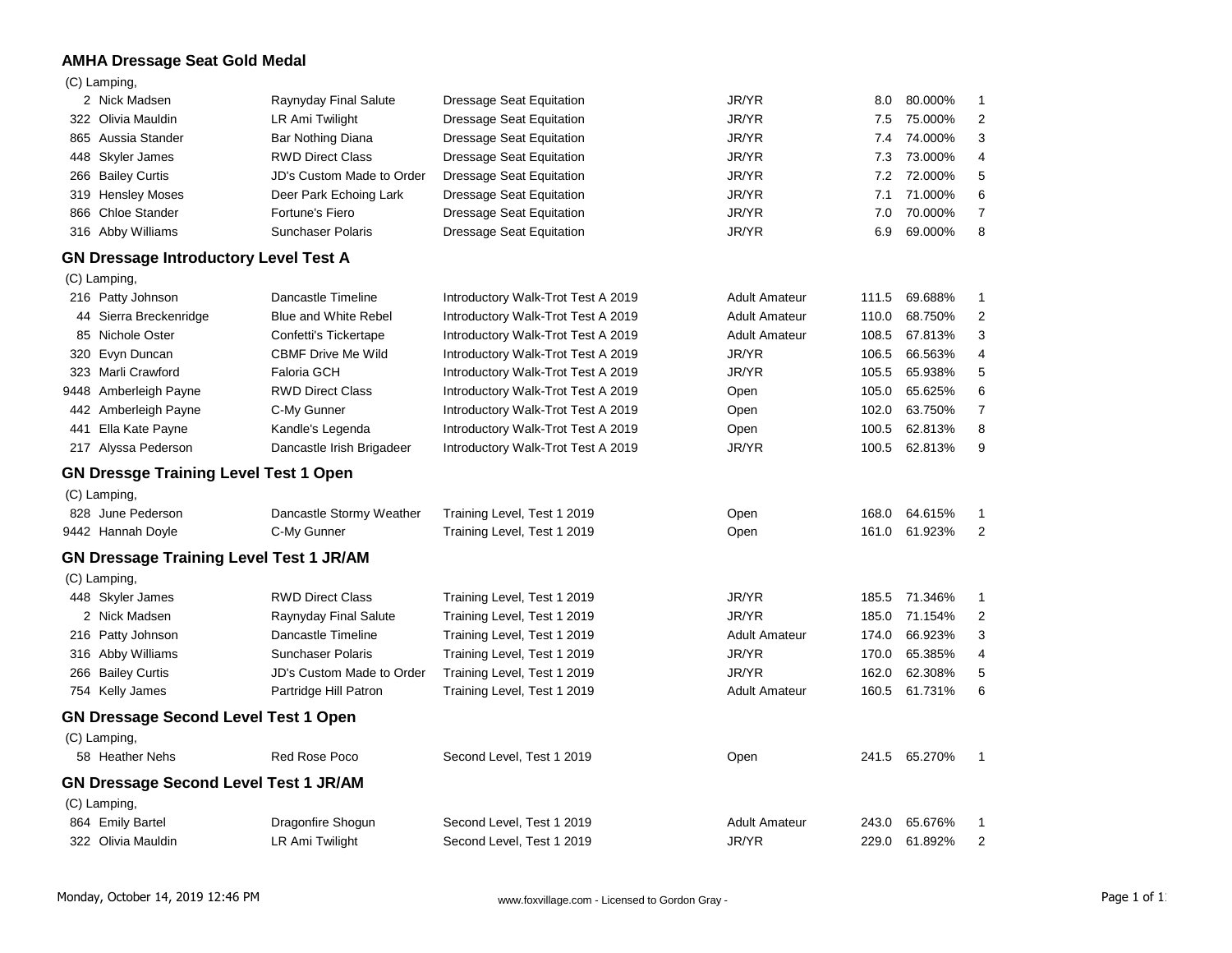| 727 Angelique Lang                           | Thistledowns Arboria Sun     | Second Level, Test 1 2019          | <b>Adult Amateur</b> |       | 215.0 58.108% | 3              |
|----------------------------------------------|------------------------------|------------------------------------|----------------------|-------|---------------|----------------|
| <b>GN Dressage Third Level Test 1</b>        |                              |                                    |                      |       |               |                |
| (C) Lamping,                                 |                              |                                    |                      |       |               |                |
| 867 Kate Rawlinson                           | RG Denmark Royal's Image     | Third Level, Test 1 2019           | Open                 | 229.0 | 61.892%       | 1              |
| 319 Hensley Moses                            | Deer Park Echoing Lark       | Third Level, Test 1 2019           | JR/YR                | 225.5 | 60.946%       | 2              |
| 40 Sierra Breckenridge                       | <b>ATMF</b> Moonlight Sonata | Third Level, Test 1 2019           | <b>Adult Amateur</b> | 222.0 | 60.000%       | 3              |
| <b>GN Dressage First Level Test 1 Open</b>   |                              |                                    |                      |       |               |                |
| (C) Lamping,                                 |                              |                                    |                      |       |               |                |
| 243 Barbara Richardson-Lewis                 | Hermes                       | First Level, Test 1 2019           | Open                 | 180.5 | 62.241%       | 1              |
| <b>GN Dressage First Level Test 1 JR/AM</b>  |                              |                                    |                      |       |               |                |
| (C) Lamping,                                 |                              |                                    |                      |       |               |                |
| 41 Sierra Breckenridge                       | Aranaway Dante GCH           | First Level, Test 1 2019           | <b>Adult Amateur</b> | 185.5 | 63.966%       | $\mathbf{1}$   |
| 241 Lina Reis                                | <b>CBMF Sweet Talkin Guy</b> | First Level, Test 1 2019           | JR/YR                | 184.5 | 63.621%       | 2              |
| 727 Angelique Lang                           | Thistledowns Arboria Sun     | First Level, Test 1 2019           | <b>Adult Amateur</b> | 167.0 | 57.586%       | 3              |
| <b>GN Dressage First Level Test 2 Open</b>   |                              |                                    |                      |       |               |                |
| (C) Lamping,                                 |                              |                                    |                      |       |               |                |
| 243 Barbara Richardson-Lewis                 | Hermes                       | First Level, Test 2 2019           | Open                 | 234.5 | 67.000%       | 1              |
| <b>GN Dressage First Level Test 2 JR/AM</b>  |                              |                                    |                      |       |               |                |
| (C) Lamping,                                 |                              |                                    |                      |       |               |                |
| 865 Aussia Stander                           | Bar Nothing Diana            | First Level, Test 2 2019           | JR/YR                | 232.5 | 66.429%       | 1              |
| 241 Lina Reis                                | <b>CBMF Sweet Talkin Guy</b> | First Level, Test 2 2019           | JR/YR                | 224.5 | 64.143%       | 2              |
| 41 Sierra Breckenridge                       | Aranaway Dante GCH           | First Level, Test 2 2019           | <b>Adult Amateur</b> | 221.0 | 63.143%       | 3              |
| 727 Angelique Lang                           | Thistledowns Arboria Sun     | First Level, Test 2 2019           | <b>Adult Amateur</b> | 201.5 | 57.571%       | 4              |
| <b>GN Dressage Intermediate II</b>           |                              |                                    |                      |       |               |                |
| (C) Lamping,                                 |                              |                                    |                      |       |               |                |
| 868 Josephine Trott                          | <b>HD Redford</b>            | FEI Intermediate II 2018           | Open                 |       | 214.7 63.147% | 1              |
| <b>GN Dressage Prix St. George</b>           |                              |                                    |                      |       |               |                |
| (C) Lamping,                                 |                              |                                    |                      |       |               |                |
| 212 Deb M'Gonigle                            | <b>Forsite Renoir</b>        | FEI Prix St. Georges 2018          | Open                 | 218.0 | 64.118%       | 1              |
| <b>GN Dressage Introductory Level Test B</b> |                              |                                    |                      |       |               |                |
| (C) Lamping,                                 |                              |                                    |                      |       |               |                |
| 442 Amberleigh Payne                         | C-My Gunner                  | Introductory Walk-Trot Test B 2019 | Open                 | 113.5 | 70.938%       | 1              |
| 828 June Pederson                            | Dancastle Stormy Weather     | Introductory Walk-Trot Test B 2019 | Open                 | 109.0 | 68.125%       | $\overline{2}$ |
| 85 Nichole Oster                             | Confetti's Tickertape        | Introductory Walk-Trot Test B 2019 | <b>Adult Amateur</b> | 107.5 | 67.188%       | 3              |
| 216 Patty Johnson                            | Dancastle Timeline           | Introductory Walk-Trot Test B 2019 | <b>Adult Amateur</b> | 107.5 | 67.188%       | 4              |
| 9448 Amberleigh Payne                        | <b>RWD Direct Class</b>      | Introductory Walk-Trot Test B 2019 | Open                 | 106.5 | 66.563%       | 5              |
| 44 Sierra Breckenridge                       | <b>Blue and White Rebel</b>  | Introductory Walk-Trot Test B 2019 | <b>Adult Amateur</b> | 106.0 | 66.250%       | 6              |
| 217 Alyssa Pederson                          | Dancastle Irish Brigadeer    | Introductory Walk-Trot Test B 2019 | JR/YR                | 105.5 | 65.938%       | $\overline{7}$ |
| 323 Marli Crawford                           | <b>Faloria GCH</b>           | Introductory Walk-Trot Test B 2019 | JR/YR                | 103.5 | 64.688%       | 8              |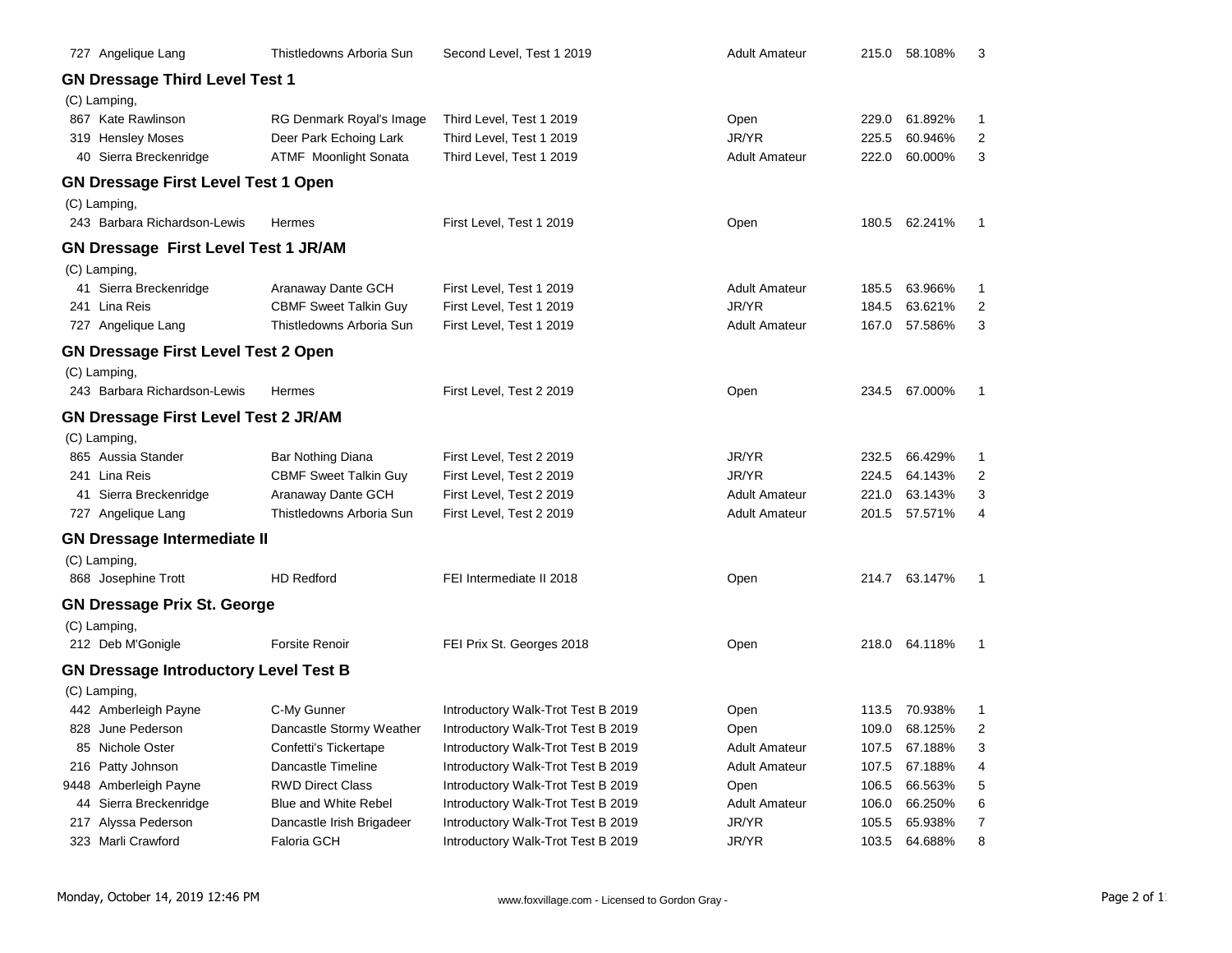| 441 Ella Kate Payne                            | Kandle's Legenda             | Introductory Walk-Trot Test B 2019 | Open                 | 102.5 | 64.063%       | 9              |
|------------------------------------------------|------------------------------|------------------------------------|----------------------|-------|---------------|----------------|
| 320 Evyn Duncan                                | <b>CBMF Drive Me Wild</b>    | Introductory Walk-Trot Test B 2019 | JR/YR                | 101.5 | 63.438%       | 10             |
| <b>GN Dressage Training Level Test 2 Open</b>  |                              |                                    |                      |       |               |                |
| (C) Lamping,                                   |                              |                                    |                      |       |               |                |
| 9442 Hannah Doyle                              | C-My Gunner                  | Training Level, Test 2 2019        | Open                 | 186.0 | 64.138%       | 1              |
| 828 June Pederson                              | Dancastle Stormy Weather     | Training Level, Test 2 2019        | Open                 | 185.0 | 63.793%       | 2              |
| <b>GN Dressage Training Level Test 2 JR/AM</b> |                              |                                    |                      |       |               |                |
| (C) Lamping,                                   |                              |                                    |                      |       |               |                |
| 2 Nick Madsen                                  | Raynyday Final Salute        | Training Level, Test 2 2019        | JR/YR                | 211.5 | 72.931%       | 1              |
| 448 Skyler James                               | <b>RWD Direct Class</b>      | Training Level, Test 2 2019        | JR/YR                | 209.0 | 72.069%       | 2              |
| 865 Aussia Stander                             | Bar Nothing Diana            | Training Level, Test 2 2019        | JR/YR                | 202.0 | 69.655%       | 3              |
| 266 Bailey Curtis                              | JD's Custom Made to Order    | Training Level, Test 2 2019        | JR/YR                | 177.5 | 61.207%       | 4              |
| 216 Patty Johnson                              | Dancastle Timeline           | Training Level, Test 2 2019        | <b>Adult Amateur</b> | 173.5 | 59.828%       | 5              |
| 316 Abby Williams                              | <b>Sunchaser Polaris</b>     | Training Level, Test 2 2019        | JR/YR                | 172.0 | 59.310%       | 6              |
| 754 Kelly James                                | Partridge Hill Patron        | Training Level, Test 2 2019        | <b>Adult Amateur</b> | 172.0 | 59.310%       | $\overline{7}$ |
| <b>GN Dressage Second Level Test 2 Open</b>    |                              |                                    |                      |       |               |                |
| (C) Lamping,                                   |                              |                                    |                      |       |               |                |
| 867 Kate Rawlinson                             | RG Denmark Royal's Image     | Second Level, Test 2 2019          | Open                 | 281.0 | 68.537%       | 1              |
| 58 Heather Nehs                                | Red Rose Poco                | Second Level, Test 2 2019          | Open                 | 260.0 | 63.415%       | 2              |
| <b>GN Dressage Second Level Test 2 JR/AM</b>   |                              |                                    |                      |       |               |                |
| (C) Lamping,                                   |                              |                                    |                      |       |               |                |
| 322 Olivia Mauldin                             | LR Ami Twilight              | Second Level, Test 2 2019          | JR/YR                | 240.0 | 58.537%       | 1              |
| 727 Angelique Lang                             | Thistledowns Arboria Sun     | Second Level, Test 2 2019          | <b>Adult Amateur</b> | 223.0 | 54.390%       | $\overline{c}$ |
| <b>GN Dressage Third Level Test 2</b>          |                              |                                    |                      |       |               |                |
| (C) Lamping,                                   |                              |                                    |                      |       |               |                |
| 319 Hensley Moses                              | Deer Park Echoing Lark       | Third Level, Test 2 2019           | JR/YR                | 231.5 | 60.921%       | 1              |
| 40 Sierra Breckenridge                         | ATMF Moonlight Sonata        | Third Level, Test 2 2019           | <b>Adult Amateur</b> | 231.0 | 60.789%       | 2              |
| <b>GN Dressage First Level Test 3 JR/AM</b>    |                              |                                    |                      |       |               |                |
| (C) Lamping,                                   |                              |                                    |                      |       |               |                |
| 865 Aussia Stander                             | Bar Nothing Diana            | First Level, Test 3 2019           | JR/YR                | 235.5 | 65.417%       | 1              |
| 41 Sierra Breckenridge                         | Aranaway Dante GCH           | First Level, Test 3 2019           | <b>Adult Amateur</b> | 233.5 | 64.861%       | 2              |
| 241 Lina Reis                                  | <b>CBMF Sweet Talkin Guy</b> | First Level, Test 3 2019           | JR/YR                | 225.0 | 62.500%       | 3              |
| 727 Angelique Lang                             | Thistledowns Arboria Sun     | First Level, Test 3 2019           | <b>Adult Amateur</b> | 213.0 | 59.167%       | 4              |
| <b>GN Dressage Training Level Test 3 JR/AM</b> |                              |                                    |                      |       |               |                |
| (C) Lamping,                                   |                              |                                    |                      |       |               |                |
| 865 Aussia Stander                             | <b>Bar Nothing Diana</b>     | Training Level, Test 3 2019        | JR/YR                |       | 209.5 72.241% | 1              |
| 2 Nick Madsen                                  | Raynyday Final Salute        | Training Level, Test 3 2019        | JR/YR                | 203.5 | 70.172%       | 2              |
| 448 Skyler James                               | <b>RWD Direct Class</b>      | Training Level, Test 3 2019        | JR/YR                | 194.5 | 67.069%       | 3              |
| 266 Bailey Curtis                              | JD's Custom Made to Order    | Training Level, Test 3 2019        | JR/YR                | 179.5 | 61.897%       | 4              |
| 316 Abby Williams                              | Sunchaser Polaris            | Training Level, Test 3 2019        | JR/YR                | 172.5 | 59.483%       | 5              |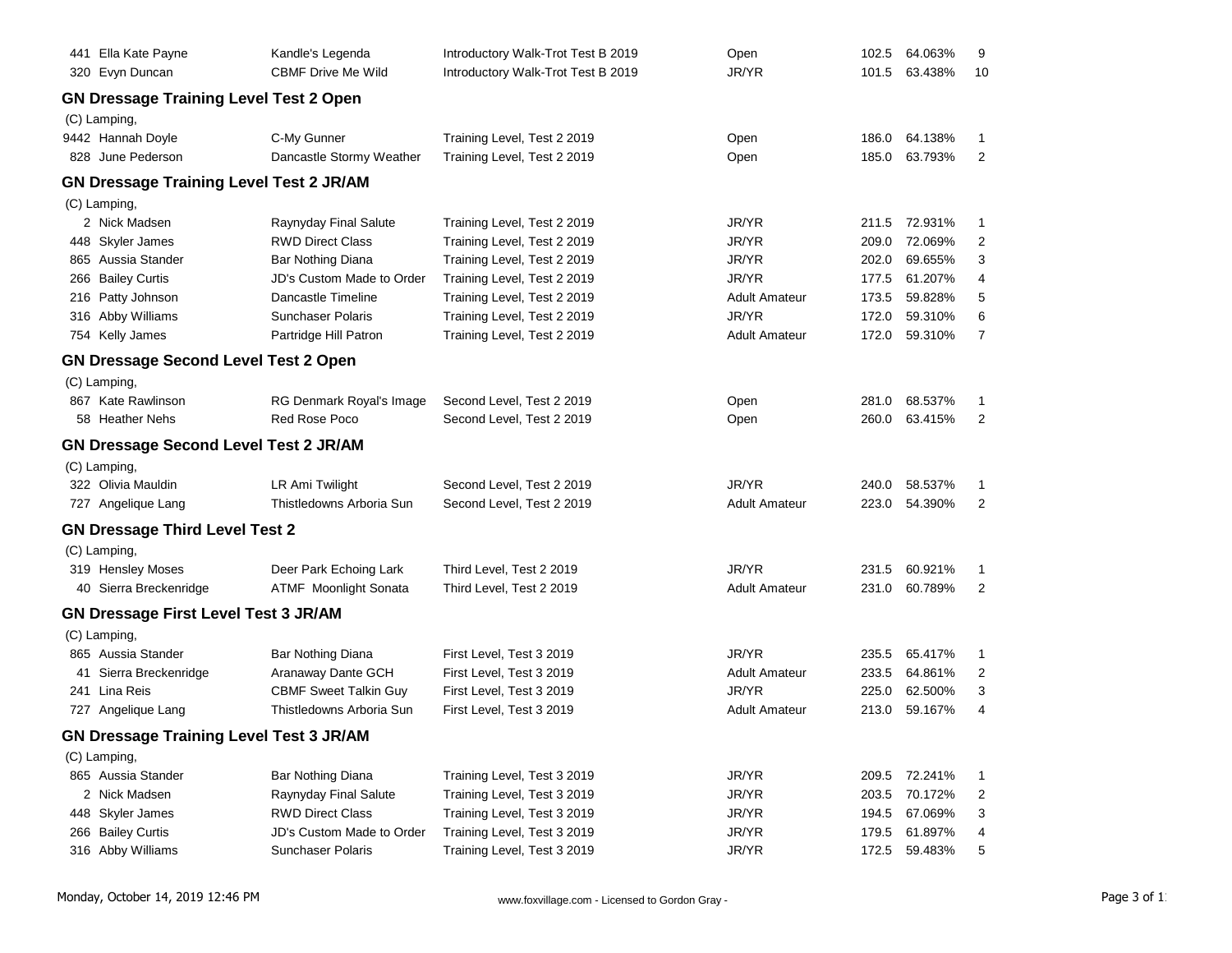| 216 Patty Johnson                                  | Dancastle Timeline                                            | Training Level, Test 3 2019        | <b>Adult Amateur</b> | 165.0 | 56.897%       | 6              |
|----------------------------------------------------|---------------------------------------------------------------|------------------------------------|----------------------|-------|---------------|----------------|
| 754 Kelly James                                    | Partridge Hill Patron                                         | Training Level, Test 3 2019        | <b>Adult Amateur</b> | 164.0 | 56.552%       | $\overline{7}$ |
| <b>GN Dressage Intermediate I</b>                  |                                                               |                                    |                      |       |               |                |
| (C) Lamping,                                       |                                                               |                                    |                      |       |               |                |
| 212 Deb M'Gonigle                                  | <b>Forsite Renoir</b>                                         | FEI Intermediate I 2018            | Open                 | 227.0 | 66.765%       | 1              |
|                                                    | <b>GN Dressage Musical Freestyle Third &amp; Fourth Level</b> |                                    |                      |       |               |                |
| (C) Lamping,                                       |                                                               |                                    |                      |       |               |                |
| 212 Deb M'Gonigle                                  | <b>Forsite Renoir</b>                                         | FEI Freestyle, Intermediate I 2017 | Open                 | 281.5 | 70.375%       | 1              |
| <b>GN Western Dressage Equitation Finals</b>       |                                                               |                                    |                      |       |               |                |
| (C) Pawlenko-Kranz,                                |                                                               |                                    |                      |       |               |                |
| 20 John Aranda                                     | SpiceOLife B Cool                                             | Online Test Place Holder           | <b>Adult Amateur</b> | 0.0   | 0.000%        | 5              |
| 266 Bailey Curtis                                  | JD's Custom Made to Order                                     | Online Test Place Holder           | JR/YR                | 0.0   |               | 1              |
| 365 Sarah Pruetz                                   | Split Mt Melody                                               | Online Test Place Holder           | JR/YR                | 0.0   |               | 2              |
| 85 Nichole Oster                                   | Confetti's Tickertape                                         | Online Test Place Holder           | <b>Adult Amateur</b> | 0.0   |               | 3              |
| 324 Lorand Kyler                                   | Hilton's victory Pass                                         | Online Test Place Holder           |                      | 0.0   |               | 4              |
| <b>GN Western Dressage Freestyle Basic/Level 1</b> |                                                               |                                    |                      |       |               |                |
| (C) Pawlenko-Kranz,                                |                                                               |                                    |                      |       |               |                |
| 256 Kimberly Thomas                                | Paradigm John Thomas GCH Western Freestyle Level 1            |                                    | Open                 | 242.5 | 71.324%       | 1              |
| 1 Lindsay Naas                                     | Roy-El's Valentina GCH                                        | Western Freestyle Basic Level      | <b>Adult Amateur</b> | 199.5 | 71.250%       | 2              |
| 864 Emily Bartel                                   | Dragonfire Shogun                                             | Western Freestyle Level 1          | <b>Adult Amateur</b> | 240.0 | 70.588%       | 3              |
| 334 Lori Sargeant                                  | Three Fates Cheiron                                           | Western Freestyle Level 1          | <b>Adult Amateur</b> | 214.5 | 63.088%       | 4              |
| GN Western Dressage Freestyle Level 2 & Above      |                                                               |                                    |                      |       |               |                |
| (C) Pawlenko-Kranz,                                |                                                               |                                    |                      |       |               |                |
| 212 Deb M'Gonigle                                  | <b>Forsite Renoir</b>                                         | Western Dressage Freestyle Level 4 | Open                 | 340.0 | 80.952%       | 1              |
| 26 Nady Peters                                     | Danville Dinero CH                                            | Western Freestyle Level 2          | <b>Adult Amateur</b> | 256.5 | 64.125%       | 2              |
| <b>GN Dressage Training Level Test 3 Open</b>      |                                                               |                                    |                      |       |               |                |
| (E) Pawlenko-Kranz, (C) Lamping,                   |                                                               |                                    |                      |       |               |                |
| 9442 Hannah Doyle                                  | C-My Gunner                                                   | Training Level, Test 3 2019        | Open                 | 376.5 | 64.914%       | 1              |
| 828 June Pederson                                  | Dancastle Stormy Weather                                      | Training Level, Test 3 2019        | Open                 | 375.0 | 64.655%       | 2              |
| <b>GN Dressage First Level Test 3 Open</b>         |                                                               |                                    |                      |       |               |                |
| (E) Pawlenko-Kranz, (C) Lamping,                   |                                                               |                                    |                      |       |               |                |
| 243 Barbara Richardson-Lewis                       | Hermes                                                        | First Level, Test 3 2019           | Open                 | 467.5 | 64.931%       | -1             |
| <b>GN Dressage Second Level Test 3 Open</b>        |                                                               |                                    |                      |       |               |                |
| (E) Pawlenko-Kranz, (C) Lamping,                   |                                                               |                                    |                      |       |               |                |
| 867 Kate Rawlinson                                 | RG Denmark Royal's Image                                      | Second Level, Test 3 2019          | Open                 | 571.5 | 68.036%       | 1              |
| 58 Heather Nehs                                    | Red Rose Poco                                                 | Second Level, Test 3 2019          | Open                 | 524.5 | 62.440%       | 2              |
| <b>GN Dressage Second Level Test 3 JR/AM</b>       |                                                               |                                    |                      |       |               |                |
| (E) Pawlenko-Kranz, (C) Lamping,                   |                                                               |                                    |                      |       |               |                |
| 864 Emily Bartel                                   | Dragonfire Shogun                                             | Second Level, Test 3 2019          | <b>Adult Amateur</b> |       | 527.0 62.738% |                |
|                                                    |                                                               |                                    |                      |       |               |                |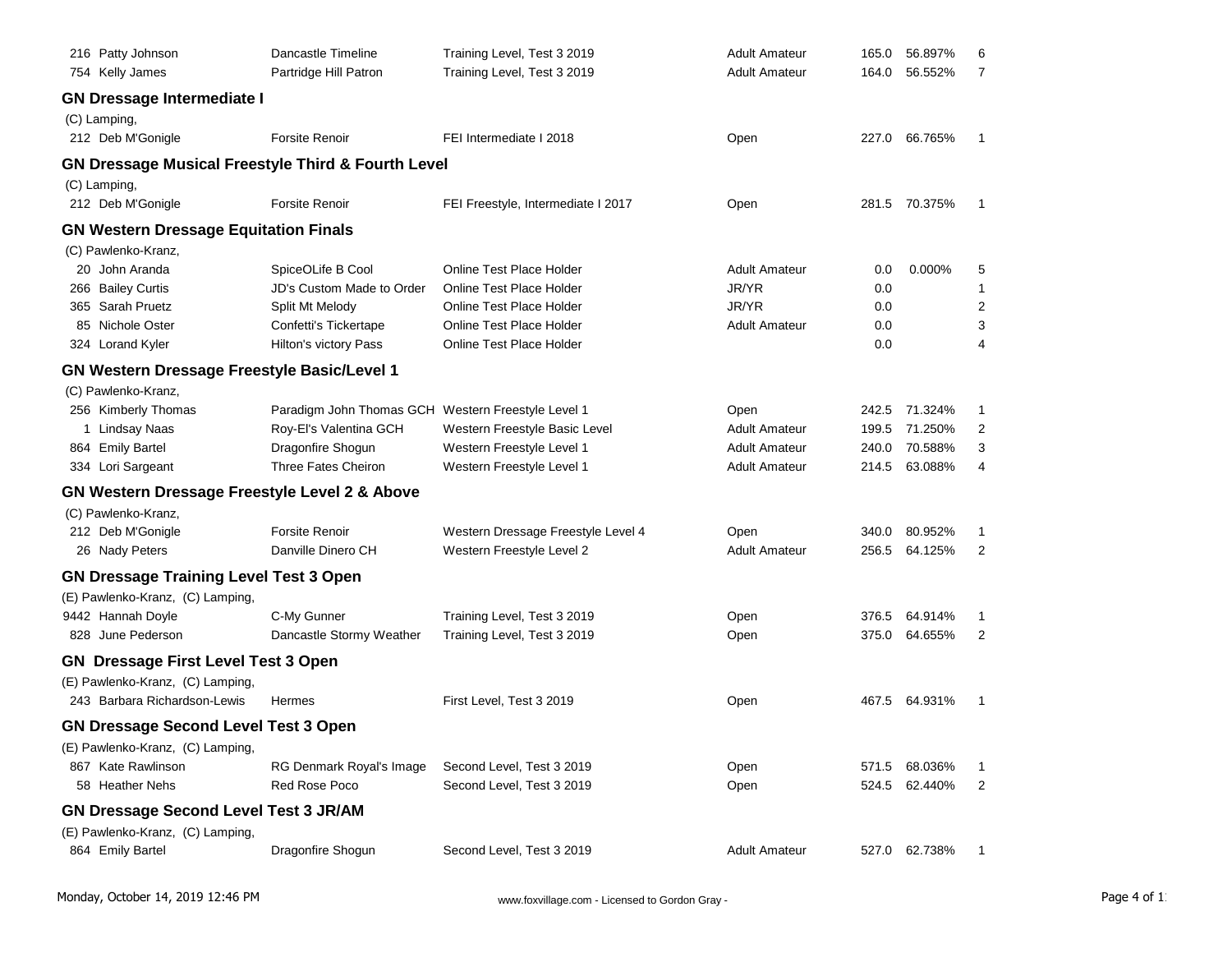|     | 322 Olivia Mauldin                            | LR Ami Twilight                    | Second Level, Test 3 2019       | JR/YR                | 505.5 | 60.179% | 2              |
|-----|-----------------------------------------------|------------------------------------|---------------------------------|----------------------|-------|---------|----------------|
|     | 727 Angelique Lang                            | Thistledowns Arboria Sun           | Second Level, Test 3 2019       | <b>Adult Amateur</b> | 446.0 | 53.095% | 3              |
|     | <b>GN Dressage Third Level Test 3</b>         |                                    |                                 |                      |       |         |                |
|     | (E) Pawlenko-Kranz, (C) Lamping,              |                                    |                                 |                      |       |         |                |
|     | 867 Kate Rawlinson                            | RG Denmark Royal's Image           | Third Level, Test 3 2019        | Open                 | 497.0 | 62.125% | 1              |
|     | 319 Hensley Moses                             | Deer Park Echoing Lark             | Third Level, Test 3 2019        | JR/YR                | 452.5 | 56.563% | $\overline{2}$ |
|     | 40 Sierra Breckenridge                        | <b>ATMF</b> Moonlight Sonata       | Third Level, Test 3 2019        | <b>Adult Amateur</b> | 452.0 | 56.500% | 3              |
|     | <b>GN Dressage Grand Prix</b>                 |                                    |                                 |                      |       |         |                |
|     |                                               |                                    |                                 |                      |       |         |                |
|     | (C) Lamping,<br>868 Josephine Trott           | <b>HD Redford</b>                  | FEI Grand Prix 2018             | Open                 | 288.5 | 62.717% | 1              |
|     |                                               |                                    |                                 |                      |       |         |                |
|     | <b>GN Western Dressage Suitability</b>        |                                    |                                 |                      |       |         |                |
|     | (C) Pawlenko-Kranz,                           |                                    |                                 |                      |       |         |                |
|     | 99 Angela Michaelson                          | <b>Chandler Creek Take By Stor</b> | Online Test Place Holder        | <b>Adult Amateur</b> | 0.0   |         | 1              |
|     | 235 Bobbie Jo Jaakkola                        | Twin Elms Complete Chaos           | <b>Online Test Place Holder</b> |                      | 0.0   |         | $\overline{2}$ |
|     | 388 Emily Carlson                             | <b>BLF Mission Impossible CH</b>   | Online Test Place Holder        |                      | 0.0   |         | 3              |
|     | 257 Dr. Roxanne Rogers                        | Roselyn Mr. Sand Man               | Online Test Place Holder        | <b>Adult Amateur</b> | 0.0   |         | 4              |
|     | 263 Mike Nelson                               | Morgan Valley O'Malley GCH         | Online Test Place Holder        | <b>Adult Amateur</b> | 0.0   |         | 5              |
|     | 272 Aaron Woodland                            | <b>SDMF Master Illusion</b>        | Online Test Place Holder        |                      | 0.0   |         | 6              |
|     | 324 Lorand Kyler                              | Hilton's victory Pass              | Online Test Place Holder        |                      | 0.0   |         | $\overline{7}$ |
|     | <b>GN Western Dressage Intro Test 1 JR/AM</b> |                                    |                                 |                      |       |         |                |
|     | (C) Stalker,                                  |                                    |                                 |                      |       |         |                |
|     | 257 Dr. Roxanne Rogers                        | Roselyn Mr. Sand Man               | Western Dressage Intro Test 1   | <b>Adult Amateur</b> | 165.5 | 75.227% | 1              |
|     | 876 Kehan Cox                                 | Equinox Courage Under Fire         | Western Dressage Intro Test 1   | JR/YR                | 154.0 | 70.000% | $\overline{2}$ |
|     | 728 Jessica Kent                              | <b>LW Starlight Express</b>        | Western Dressage Intro Test 1   |                      | 146.0 | 66.364% | 3              |
|     | 85 Nichole Oster                              | Confetti's Tickertape              | Western Dressage Intro Test 1   | <b>Adult Amateur</b> | 141.0 | 64.091% | 4              |
|     | 273 Lisa DeNuzzo                              | <b>RBF Ramblin Man</b>             | Western Dressage Intro Test 1   | <b>Adult Amateur</b> | 130.0 | 59.091% | 5              |
|     | 731 Gretchen Hamilton                         | Little Miss Renegade               | Western Dressage Intro Test 1   |                      | 127.5 | 57.955% | 6              |
|     | 62 Teresa Moreno                              | Ragtime Sunkissed                  | Western Dressage Intro Test 1   |                      | 124.0 | 56.364% | $\overline{7}$ |
|     | GN Western Dressage Intro Test 1 Open         |                                    |                                 |                      |       |         |                |
|     | (C) Stalker,                                  |                                    |                                 |                      |       |         |                |
|     | 869 Michelle Lundy                            | Samac's Knight Light               | Western Dressage Intro Test 1   | Open                 | 162.5 | 73.864% | 1              |
|     | 72 Darin Lulich                               | Ancan Colt of Many Colors          | Western Dressage Intro Test 1   |                      | 152.0 | 69.091% | $\overline{2}$ |
|     | 267 Kayla Briskey                             | Morgan Valley Shiraz               | Western Dressage Intro Test 1   |                      | 149.5 | 67.955% | 3              |
|     | <b>GN Western Dressage Intro Test 3 JR/AM</b> |                                    |                                 |                      |       |         |                |
|     | (C) Stalker,                                  |                                    |                                 |                      |       |         |                |
|     | 257 Dr. Roxanne Rogers                        | Roselyn Mr. Sand Man               | Western Dressage Intro Test 3   | <b>Adult Amateur</b> | 153.5 | 76.750% | 1              |
|     | 876 Kehan Cox                                 | Equinox Courage Under Fire         | Western Dressage Intro Test 3   | JR/YR                | 142.5 | 71.250% | 2              |
|     | 85 Nichole Oster                              | Confetti's Tickertape              | Western Dressage Intro Test 3   | <b>Adult Amateur</b> | 139.0 | 69.500% | 3              |
| 728 | Jessica Kent                                  | <b>LW Starlight Express</b>        | Western Dressage Intro Test 3   |                      | 133.5 | 66.750% | 4              |
|     | 20 John Aranda                                | SpiceOLife B Cool                  | Western Dressage Intro Test 3   | <b>Adult Amateur</b> | 125.0 | 62.500% | 5              |
|     |                                               |                                    |                                 |                      |       |         |                |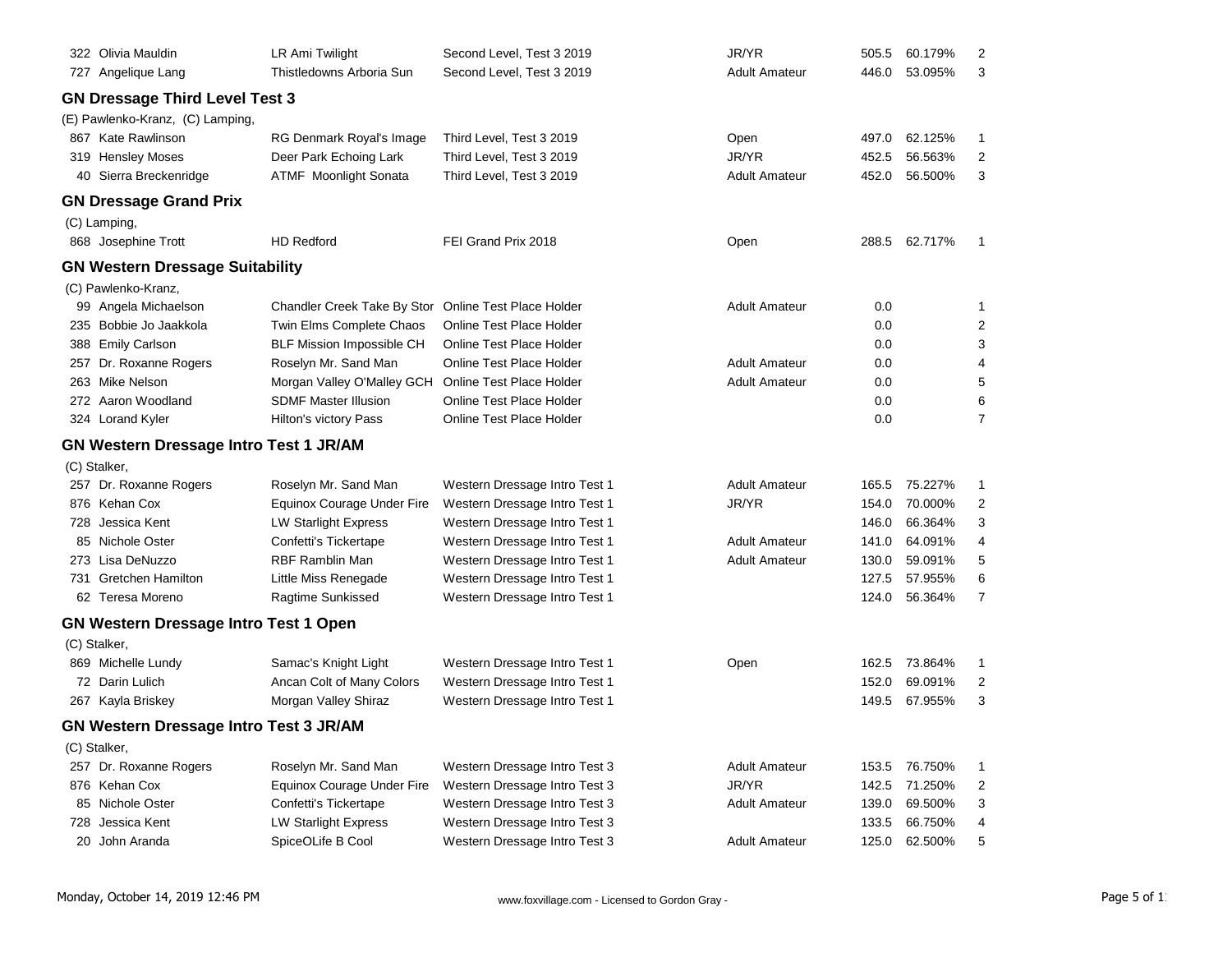|     | 731 Gretchen Hamilton                         | Little Miss Renegade             | Western Dressage Intro Test 3                            |                      | 119.0 | 59.500% | 6                       |
|-----|-----------------------------------------------|----------------------------------|----------------------------------------------------------|----------------------|-------|---------|-------------------------|
|     | 273 Lisa DeNuzzo                              | <b>RBF Ramblin Man</b>           | Western Dressage Intro Test 3                            | <b>Adult Amateur</b> | 118.0 | 59.000% | $\overline{7}$          |
|     | 62 Teresa Moreno                              | Ragtime Sunkissed                | Western Dressage Intro Test 3                            |                      | 114.5 | 57.250% | 8                       |
|     | 324 Lorand Kyler                              | Hilton's victory Pass            | Western Dressage Intro Test 3                            |                      | 113.0 | 56.500% | 9                       |
|     | <b>GN Western Dressage Intro Test 3 Open</b>  |                                  |                                                          |                      |       |         |                         |
|     | (C) Stalker,                                  |                                  |                                                          |                      |       |         |                         |
|     | 869 Michelle Lundy                            | Samac's Knight Light             | Western Dressage Intro Test 3                            | Open                 | 146.0 | 73.000% | 1                       |
|     | 267 Kayla Briskey                             | Morgan Valley Shiraz             | Western Dressage Intro Test 3                            |                      | 139.5 | 69.750% | $\overline{2}$          |
|     | 72 Darin Lulich                               | Ancan Colt of Many Colors        | Western Dressage Intro Test 3                            |                      | 137.0 | 68.500% | 3                       |
|     | <b>GN Western Dressage Basic Test 1 JR/AM</b> |                                  |                                                          |                      |       |         |                         |
|     | (C) Stalker,                                  |                                  |                                                          |                      |       |         |                         |
|     | 257 Dr. Roxanne Rogers                        | Roselyn Mr. Sand Man             | Western Dressage Basic Test 1                            | <b>Adult Amateur</b> | 168.0 | 70.000% | -1                      |
|     | 266 Bailey Curtis                             | JD's Custom Made to Order        | Western Dressage Basic Test 1                            | JR/YR                | 156.5 | 65.208% | $\overline{2}$          |
| 364 | Sarah Pruetz                                  | Lone Star Bill GCH               | Western Dressage Basic Test 1                            | JR/YR                | 152.0 | 63.333% | 3                       |
|     | 263 Mike Nelson                               | Morgan Valley O'Malley GCH       | Western Dressage Basic Test 1                            | <b>Adult Amateur</b> | 152.0 | 63.333% | 4                       |
|     | 388 Emily Carlson                             | <b>BLF Mission Impossible CH</b> | Western Dressage Basic Test 1                            |                      | 147.5 | 61.458% | 5                       |
|     | 1 Lindsay Naas                                | Roy-El's Valentina GCH           | Western Dressage Basic Test 1                            | <b>Adult Amateur</b> | 138.0 | 57.500% | 6                       |
|     | <b>GN Western Dressage Basic Test 1 Open</b>  |                                  |                                                          |                      |       |         |                         |
|     | (C) Stalker,                                  |                                  |                                                          |                      |       |         |                         |
|     | 264 Becky Bauer                               | Millenniums Materpiece GCH       | Western Dressage Basic Test 1                            | Open                 | 183.5 | 76.458% | $\mathbf{1}$            |
|     | 9228 Karen Bessel                             |                                  | Seasons French Commander Western Dressage Basic Test 1   |                      | 177.5 | 73.958% | $\overline{\mathbf{c}}$ |
|     | 215 Caitlin Ilich                             | <b>RIG Grand Finale</b>          | Western Dressage Basic Test 1                            |                      | 156.5 | 65.208% | 3                       |
|     | 235 Bobbie Jo Jaakkola                        | Twin Elms Complete Chaos         | Western Dressage Basic Test 1                            |                      | 155.5 | 64.792% | 4                       |
|     | 9267 Becky Bauer                              | Morgan Valley Shiraz             | Western Dressage Basic Test 1                            | Open                 | 153.0 | 63.750% | 5                       |
|     | <b>GN Western Dressage Basic Test 3 JR/AM</b> |                                  |                                                          |                      |       |         |                         |
|     | (C) Stalker,                                  |                                  |                                                          |                      |       |         |                         |
|     | 257 Dr. Roxanne Rogers                        | Roselyn Mr. Sand Man             | Western Dressage Basic Test 3                            | <b>Adult Amateur</b> | 139.0 | 69.500% | 1                       |
|     | 1 Lindsay Naas                                | Roy-El's Valentina GCH           | Western Dressage Basic Test 3                            | <b>Adult Amateur</b> | 133.0 | 66.500% | $\overline{\mathbf{c}}$ |
|     | 266 Bailey Curtis                             | JD's Custom Made to Order        | Western Dressage Basic Test 3                            | JR/YR                | 130.5 | 65.250% | 3                       |
|     | 364 Sarah Pruetz                              | Lone Star Bill GCH               | Western Dressage Basic Test 3                            | JR/YR                | 127.5 | 63.750% | $\overline{4}$          |
|     | 263 Mike Nelson                               | Morgan Valley O'Malley GCH       | Western Dressage Basic Test 3                            | <b>Adult Amateur</b> | 121.0 | 60.500% | 5                       |
|     | 388 Emily Carlson                             | <b>BLF Mission Impossible CH</b> | Western Dressage Basic Test 3                            |                      | 119.5 | 59.750% | 6                       |
|     | <b>GN Western Dressage Basic Test 3 Open</b>  |                                  |                                                          |                      |       |         |                         |
|     | (C) Stalker,                                  |                                  |                                                          |                      |       |         |                         |
|     | 264 Becky Bauer                               |                                  | Millenniums Materpiece GCH Western Dressage Basic Test 3 | Open                 | 146.5 | 73.250% | 1                       |
|     | 9228 Karen Bessel                             |                                  | Seasons French Commander Western Dressage Basic Test 3   |                      | 143.0 | 71.500% | $\overline{2}$          |
|     | 197 Garn Walker                               | <b>WSG Veyron</b>                | Western Dressage Basic Test 3                            | Open                 | 134.5 | 67.250% | 3                       |
|     | 235 Bobbie Jo Jaakkola                        | Twin Elms Complete Chaos         | Western Dressage Basic Test 3                            |                      | 126.0 | 63.000% | 4                       |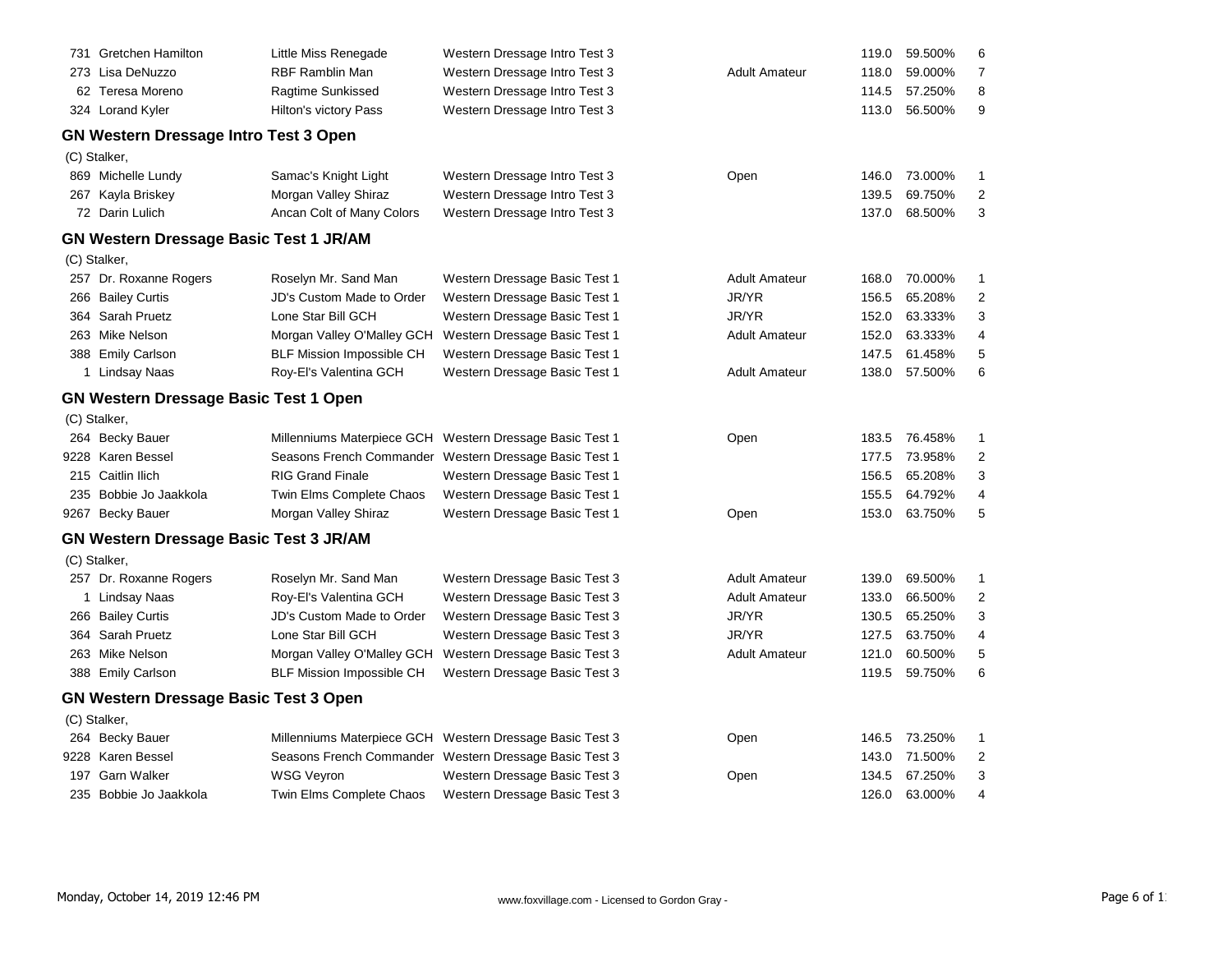# **GN Western Dressage Level 1 Test 1 JR/AM**

|     | (C) Pawlenko-Kranz,                             |                              |                                                          |                      |       |         |                |
|-----|-------------------------------------------------|------------------------------|----------------------------------------------------------|----------------------|-------|---------|----------------|
|     | 864 Emily Bartel                                | Dragonfire Shogun            | Western Dressage Level 1 Test 1                          | <b>Adult Amateur</b> | 197.0 | 72.963% | 1              |
|     | 365 Sarah Pruetz                                | Split Mt Melody              | Western Dressage Level 1 Test 1                          | JR/YR                | 187.0 | 69.259% | $\overline{2}$ |
|     | 392 Nicki Smith                                 | <b>WSG Mystic Expression</b> | Western Dressage Level 1 Test 1                          | <b>Adult Amateur</b> | 186.5 | 69.074% | 3              |
|     | 334 Lori Sargeant                               | <b>Three Fates Cheiron</b>   | Western Dressage Level 1 Test 1                          | <b>Adult Amateur</b> | 182.0 | 67.407% | 4              |
|     | GN Western Dressage Level 1 Test 1 Open         |                              |                                                          |                      |       |         |                |
|     | (C) Pawlenko-Kranz,                             |                              |                                                          |                      |       |         |                |
|     | 9876 Julie Haugen                               | Equinox Courage Under Fire   | Western Dressage Level 1 Test 1                          | Open                 | 198.5 | 73.519% | 1              |
|     | 9 Sara Breyman                                  | <b>WCS Holiday Falon</b>     | Western Dressage Level 1 Test 1                          | Open                 | 190.0 | 70.370% | 2              |
|     | 264 Becky Bauer                                 | Millenniums Materpiece GCH   | Western Dressage Level 1 Test 1                          | Open                 | 184.0 | 68.148% | 3              |
|     | 277 Karen Holford                               | Fortune's Penny Lane         | Western Dressage Level 1 Test 1                          | Open                 | 184.0 | 68.148% | 4              |
|     | 256 Kimberly Thomas                             |                              | Paradigm John Thomas GCH Western Dressage Level 1 Test 1 | Open                 | 180.5 | 66.852% | 5              |
| 770 | Jenna Brumm                                     | Moriah Done N Tan            | Western Dressage Level 1 Test 1                          | Open                 | 178.5 | 66.111% | 6              |
|     | 215 Caitlin Ilich                               | <b>RIG Grand Finale</b>      | Western Dressage Level 1 Test 1                          |                      | 175.5 | 65.000% | 7              |
|     | GN Western Dressage Level 1 Test 3 JR/AM        |                              |                                                          |                      |       |         |                |
|     | (C) Pawlenko-Kranz,                             |                              |                                                          |                      |       |         |                |
|     | 392 Nicki Smith                                 | <b>WSG Mystic Expression</b> | Western Dressage Level 1 Test 3                          | <b>Adult Amateur</b> | 191.5 | 70.926% | 1              |
|     | 365 Sarah Pruetz                                | Split Mt Melody              | Western Dressage Level 1 Test 3                          | JR/YR                | 183.0 | 67.778% | $\overline{2}$ |
|     | 334 Lori Sargeant                               | <b>Three Fates Cheiron</b>   | Western Dressage Level 1 Test 3                          | <b>Adult Amateur</b> | 181.0 | 67.037% | 3              |
|     | <b>GN Western Dressage Level 1 Test 3 Open</b>  |                              |                                                          |                      |       |         |                |
|     | (C) Pawlenko-Kranz,                             |                              |                                                          |                      |       |         |                |
|     | 9876 Julie Haugen                               | Equinox Courage Under Fire   | Western Dressage Level 1 Test 3                          | Open                 | 197.5 | 73.148% | 1              |
|     | 9 Sara Breyman                                  | <b>WCS Holiday Falon</b>     | Western Dressage Level 1 Test 3                          | Open                 | 189.5 | 70.185% | $\overline{c}$ |
|     | 277 Karen Holford                               | Fortune's Penny Lane         | Western Dressage Level 1 Test 3                          | Open                 | 182.0 | 67.407% | 3              |
|     | 770 Jenna Brumm                                 | Moriah Done N Tan            | Western Dressage Level 1 Test 3                          | Open                 | 181.5 | 67.222% | 4              |
|     | 256 Kimberly Thomas                             |                              | Paradigm John Thomas GCH Western Dressage Level 1 Test 3 | Open                 | 163.5 | 60.556% | 5              |
|     | GN Western Dressage Level 2 Test 1 JR/AM        |                              |                                                          |                      |       |         |                |
|     | (C) Pawlenko-Kranz,                             |                              |                                                          |                      |       |         |                |
|     | 26 Nady Peters                                  | Danville Dinero CH           | Western Dressage Level 2 Test 1                          | <b>Adult Amateur</b> | 185.0 | 71.154% | 1              |
|     | 334 Lori Sargeant                               | <b>Three Fates Cheiron</b>   | Western Dressage Level 2 Test 1                          | <b>Adult Amateur</b> | 174.0 | 66.923% | $\overline{2}$ |
|     | <b>GN Western Dressage Level 2 Test 1 Open</b>  |                              |                                                          |                      |       |         |                |
|     | (C) Pawlenko-Kranz,                             |                              |                                                          |                      |       |         |                |
|     | 9 Sara Breyman                                  | <b>WCS Holiday Falon</b>     | Western Dressage Level 2 Test 1                          | Open                 | 175.5 | 67.500% | 1              |
|     | 256 Kimberly Thomas                             |                              | Paradigm John Thomas GCH Western Dressage Level 2 Test 1 | Open                 | 174.0 | 66.923% | $\overline{2}$ |
|     | <b>GN Western Dressage Level 2 Test 3 JR/AM</b> |                              |                                                          |                      |       |         |                |
|     | (C) Pawlenko-Kranz,                             |                              |                                                          |                      |       |         |                |
|     | 26 Nady Peters                                  | Danville Dinero CH           | Western Dressage Level 2 Test 3                          | <b>Adult Amateur</b> | 213.0 | 71.000% | 1              |
|     | 334 Lori Sargeant                               | Three Fates Cheiron          | Western Dressage Level 2 Test 3                          | <b>Adult Amateur</b> | 190.5 | 63.500% | $\overline{2}$ |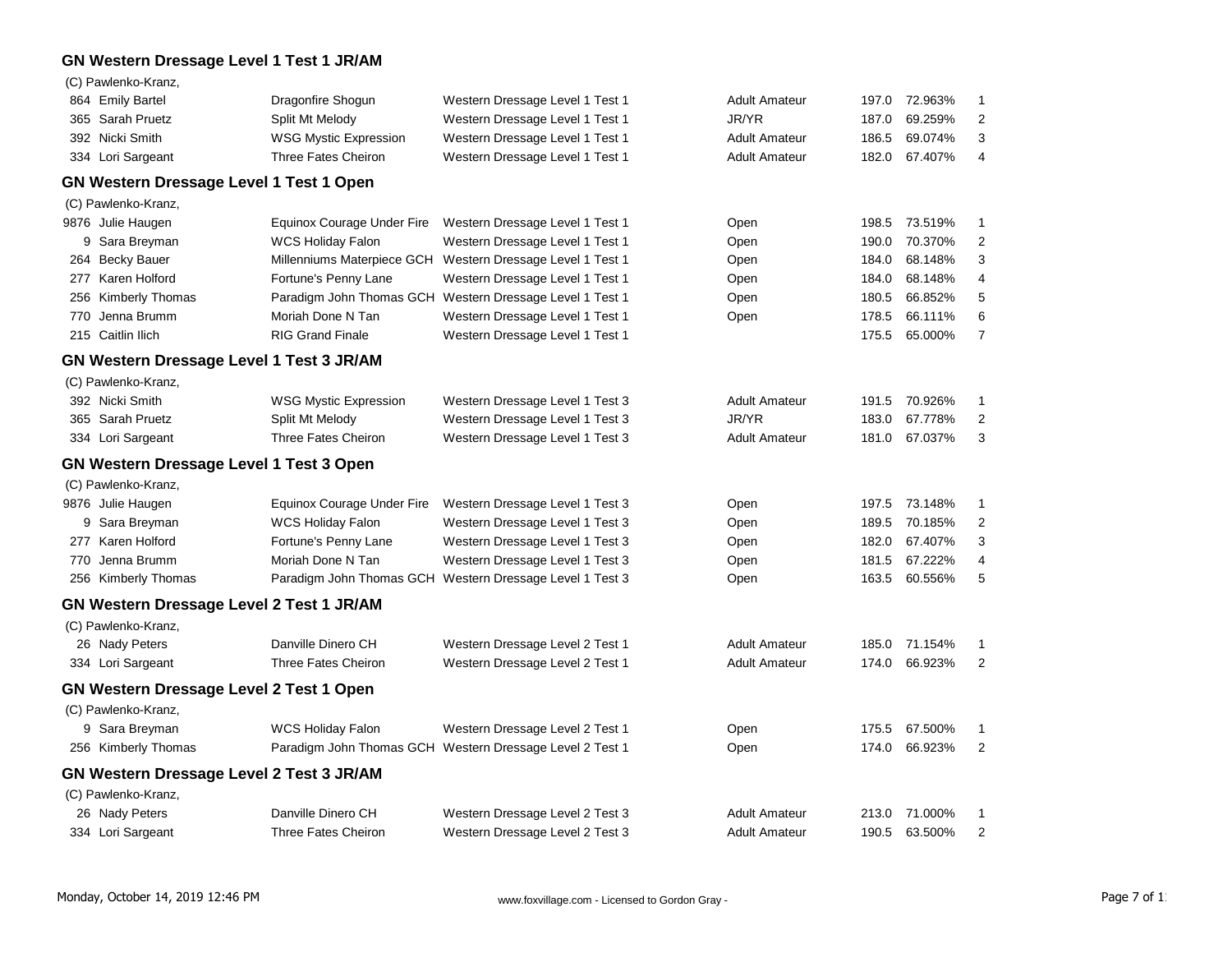### **GN Western Dressage Level 2 Test 3 Open**

|     | (C) Pawlenko-Kranz,                                 |                             |                                                          |                      |       |         |                         |
|-----|-----------------------------------------------------|-----------------------------|----------------------------------------------------------|----------------------|-------|---------|-------------------------|
|     | 212 Deb M'Gonigle                                   | Forsite Renoir              | Western Dressage Level 2 Test 3                          | Open                 | 225.0 | 75.000% | 1                       |
|     | 256 Kimberly Thomas                                 |                             | Paradigm John Thomas GCH Western Dressage Level 2 Test 3 | Open                 | 195.5 | 65.167% | $\boldsymbol{2}$        |
|     | 9 Sara Breyman                                      | <b>WCS Holiday Falon</b>    | Western Dressage Level 2 Test 3                          | Open                 | 185.5 | 61.833% | 3                       |
|     | <b>GN Western Dressage Level 3 Test 1 Open</b>      |                             |                                                          |                      |       |         |                         |
|     | (C) Pawlenko-Kranz,                                 |                             |                                                          |                      |       |         |                         |
|     | 9026 Chuck Patti                                    | Danville Dinero CH          | Western Dressage Level 3 Test 1                          |                      | 190.5 | 70.556% | 1                       |
|     | 9273 Connor Farley                                  | <b>RBF Ramblin Man</b>      | Western Dressage Level 3 Test 1                          | Open                 | 153.5 | 56.852% | $\overline{2}$          |
|     | <b>GN Western Dressage Level 3 Test 3 Open</b>      |                             |                                                          |                      |       |         |                         |
|     | (C) Pawlenko-Kranz,                                 |                             |                                                          |                      |       |         |                         |
|     | 212 Deb M'Gonigle                                   | <b>Forsite Renoir</b>       | Western Dressage Level 3 Test 3                          | Open                 | 222.5 | 74.167% | 1                       |
|     | 9026 Chuck Patti                                    | Danville Dinero CH          | Western Dressage Level 3 Test 3                          |                      | 207.5 | 69.167% | $\overline{2}$          |
|     | <b>GN Western Dressage Intro Test 2 AM/JR</b>       |                             |                                                          |                      |       |         |                         |
|     | (C) Stalker,                                        |                             |                                                          |                      |       |         |                         |
|     | 257 Dr. Roxanne Rogers                              | Roselyn Mr. Sand Man        | Western Dressage Intro Test 2                            | <b>Adult Amateur</b> | 141.0 | 78.333% | 1                       |
|     | 876 Kehan Cox                                       | Equinox Courage Under Fire  | Western Dressage Intro Test 2                            | JR/YR                | 125.0 | 69.444% | $\overline{\mathbf{c}}$ |
|     | 228 Brody Bessel                                    | Seasons French Commander    | Western Dressage Intro Test 2                            | JR/YR                | 124.5 | 69.167% | 3                       |
|     | 85 Nichole Oster                                    | Confetti's Tickertape       | Western Dressage Intro Test 2                            | <b>Adult Amateur</b> | 123.0 | 68.333% | 4                       |
| 728 | Jessica Kent                                        | <b>LW Starlight Express</b> | Western Dressage Intro Test 2                            |                      | 120.0 | 66.667% | 5                       |
|     | 272 Aaron Woodland                                  | <b>SDMF Master Illusion</b> | Western Dressage Intro Test 2                            |                      | 116.0 | 64.444% | 6                       |
|     | 731 Gretchen Hamilton                               | Little Miss Renegade        | Western Dressage Intro Test 2                            |                      | 103.0 | 57.222% | $\overline{7}$          |
|     | 324 Lorand Kyler                                    | Hilton's victory Pass       | Western Dressage Intro Test 2                            |                      | 99.5  | 55.278% | 8                       |
|     | 62 Teresa Moreno                                    | Ragtime Sunkissed           | Western Dressage Intro Test 2                            |                      | 98.5  | 54.722% | 9                       |
|     | <b>GN Western Dressage Introductory Test 2 Open</b> |                             |                                                          |                      |       |         |                         |
|     | (C) Stalker,                                        |                             |                                                          |                      |       |         |                         |
|     | 869 Michelle Lundy                                  | Samac's Knight Light        | Western Dressage Intro Test 2                            | Open                 | 129.5 | 71.944% | 1                       |
|     | 267 Kayla Briskey                                   | Morgan Valley Shiraz        | Western Dressage Intro Test 2                            |                      | 125.0 | 69.444% | $\overline{2}$          |
|     | 72 Darin Lulich                                     | Ancan Colt of Many Colors   | Western Dressage Intro Test 2                            |                      | 119.5 | 66.389% | 3                       |
|     | <b>GN Western Dressage Intro Test 4 JR/AM</b>       |                             |                                                          |                      |       |         |                         |
|     | (C) Stalker,                                        |                             |                                                          |                      |       |         |                         |
|     | 876 Kehan Cox                                       | Equinox Courage Under Fire  | Western Dressage Intro Test 4                            | JR/YR                | 149.0 | 70.952% | 1                       |
|     | 257 Dr. Roxanne Rogers                              | Roselyn Mr. Sand Man        | Western Dressage Intro Test 4                            | <b>Adult Amateur</b> | 148.5 | 70.714% | $\overline{2}$          |
|     | 85 Nichole Oster                                    | Confetti's Tickertape       | Western Dressage Intro Test 4                            | <b>Adult Amateur</b> | 145.0 | 69.048% | 3                       |
|     | 228 Brody Bessel                                    | Seasons French Commander    | Western Dressage Intro Test 4                            | JR/YR                | 141.5 | 67.381% | 4                       |
|     | 728 Jessica Kent                                    | <b>LW Starlight Express</b> | Western Dressage Intro Test 4                            |                      | 138.5 | 65.952% | 5                       |
|     | 20 John Aranda                                      | SpiceOLife B Cool           | Western Dressage Intro Test 4                            | <b>Adult Amateur</b> | 130.5 | 62.143% | 6                       |
|     | 324 Lorand Kyler                                    | Hilton's victory Pass       | Western Dressage Intro Test 4                            |                      | 122.0 | 58.095% | 7                       |
|     | 62 Teresa Moreno                                    | Ragtime Sunkissed           | Western Dressage Intro Test 4                            |                      | 121.0 | 57.619% | 8                       |
|     | 272 Aaron Woodland                                  | <b>SDMF Master Illusion</b> | Western Dressage Intro Test 4                            |                      | 115.5 | 55.000% | 9                       |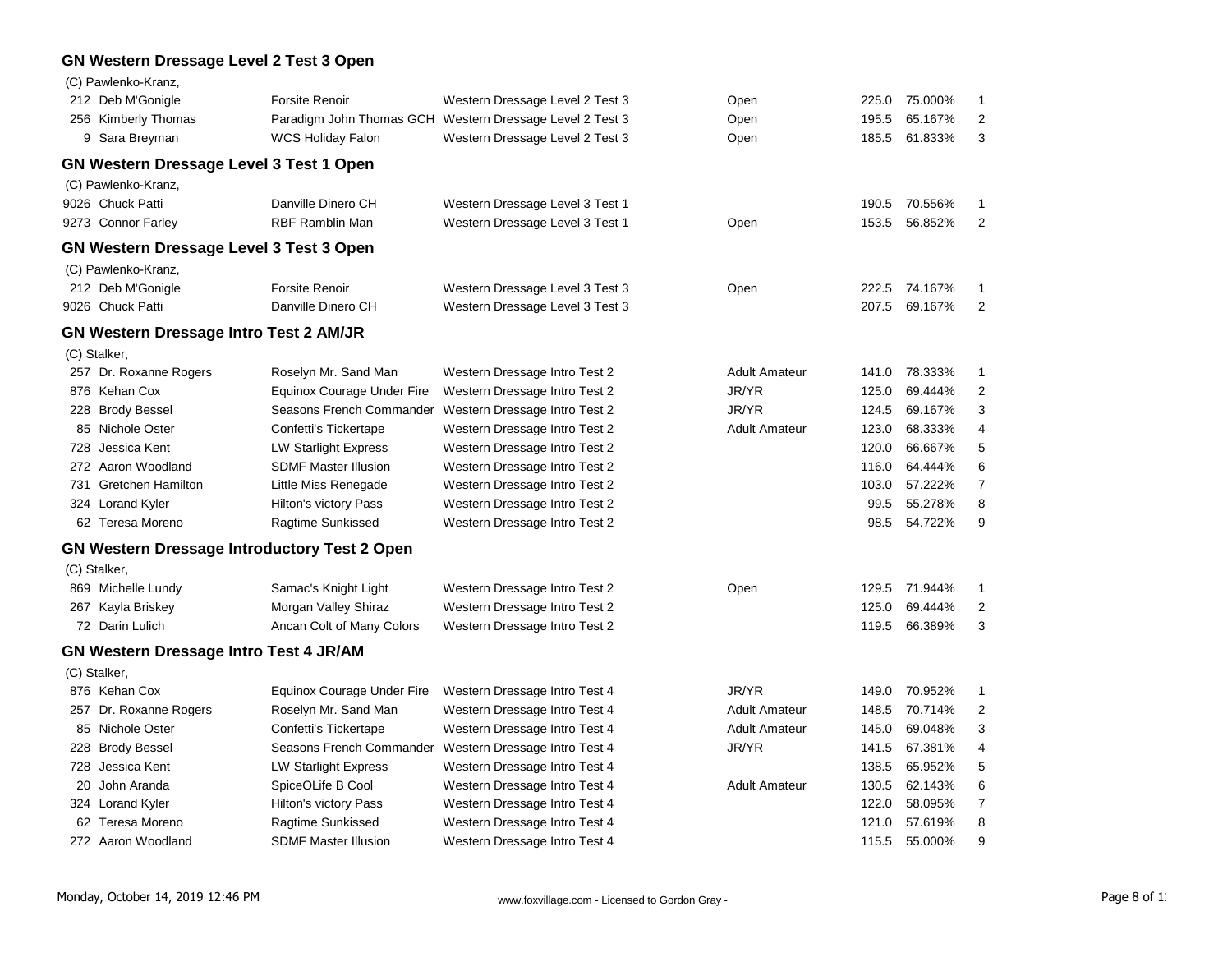| 273 Lisa DeNuzzo                                | RBF Ramblin Man                  | Western Dressage Intro Test 4                          | Adult Amateur        | 114.5 | 54.524%       | 10                      |
|-------------------------------------------------|----------------------------------|--------------------------------------------------------|----------------------|-------|---------------|-------------------------|
| 731 Gretchen Hamilton                           | Little Miss Renegade             | Western Dressage Intro Test 4                          |                      |       | 112.0 53.333% | 11                      |
| <b>GN Western Dressage Intro Test 4 Open</b>    |                                  |                                                        |                      |       |               |                         |
| (C) Stalker,                                    |                                  |                                                        |                      |       |               |                         |
| 869 Michelle Lundy                              | Samac's Knight Light             | Western Dressage Intro Test 4                          | Open                 | 162.0 | 77.143%       | 1                       |
| 267 Kayla Briskey                               | Morgan Valley Shiraz             | Western Dressage Intro Test 4                          |                      | 148.0 | 70.476%       | 2                       |
| 72 Darin Lulich                                 | Ancan Colt of Many Colors        | Western Dressage Intro Test 4                          |                      | 137.0 | 65.238%       | 3                       |
| <b>GN Western Dressage Basic Test 2 JR/AM</b>   |                                  |                                                        |                      |       |               |                         |
| (C) Stalker,                                    |                                  |                                                        |                      |       |               |                         |
| 257 Dr. Roxanne Rogers                          | Roselyn Mr. Sand Man             | Western Dressage Basic Test 2                          | <b>Adult Amateur</b> | 168.0 | 73.043%       | 1                       |
| 1 Lindsay Naas                                  | Roy-El's Valentina GCH           | Western Dressage Basic Test 2                          | <b>Adult Amateur</b> | 163.5 | 71.087%       | 2                       |
| 364 Sarah Pruetz                                | Lone Star Bill GCH               | Western Dressage Basic Test 2                          | JR/YR                | 154.5 | 67.174%       | 3                       |
| 266 Bailey Curtis                               | JD's Custom Made to Order        | Western Dressage Basic Test 2                          | JR/YR                | 151.0 | 65.652%       | 4                       |
| 263 Mike Nelson                                 | Morgan Valley O'Malley GCH       | Western Dressage Basic Test 2                          | <b>Adult Amateur</b> | 149.0 | 64.783%       | 5                       |
| <b>GN Western Dressage Basic Test 2 Open</b>    |                                  |                                                        |                      |       |               |                         |
| (C) Stalker,                                    |                                  |                                                        |                      |       |               |                         |
| 9228 Karen Bessel                               | Seasons French Commander         | Western Dressage Basic Test 2                          |                      |       | 171.5 74.565% | 1                       |
| 235 Bobbie Jo Jaakkola                          | Twin Elms Complete Chaos         | Western Dressage Basic Test 2                          |                      | 157.0 | 68.261%       | 2                       |
| 9267 Becky Bauer                                | Morgan Valley Shiraz             | Western Dressage Basic Test 2                          | Open                 | 150.0 | 65.217%       | 3                       |
| <b>GN Western Dressage Basic Test 4 JR/AM</b>   |                                  |                                                        |                      |       |               |                         |
| (C) Stalker,                                    |                                  |                                                        |                      |       |               |                         |
| 1 Lindsay Naas                                  | Roy-El's Valentina GCH           | Western Dressage Basic Test 4                          | <b>Adult Amateur</b> | 176.5 | 70.600%       | 1                       |
| 257 Dr. Roxanne Rogers                          | Roselyn Mr. Sand Man             | Western Dressage Basic Test 4                          | <b>Adult Amateur</b> | 175.0 | 70.000%       | 2                       |
| 364 Sarah Pruetz                                | Lone Star Bill GCH               | Western Dressage Basic Test 4                          | JR/YR                | 166.0 | 66.400%       | 3                       |
| 266 Bailey Curtis                               | JD's Custom Made to Order        | Western Dressage Basic Test 4                          | JR/YR                | 165.5 | 66.200%       | 4                       |
| 263 Mike Nelson                                 | Morgan Valley O'Malley GCH       | Western Dressage Basic Test 4                          | <b>Adult Amateur</b> | 161.5 | 64.600%       | 5                       |
| 388 Emily Carlson                               | <b>BLF Mission Impossible CH</b> | Western Dressage Basic Test 4                          |                      | 156.5 | 62.600%       | 6                       |
| <b>GN Western Dressage Basic Test 4 Open</b>    |                                  |                                                        |                      |       |               |                         |
| (C) Stalker,                                    |                                  |                                                        |                      |       |               |                         |
| 264 Becky Bauer                                 | Millenniums Materpiece GCH       | Western Dressage Basic Test 4                          | Open                 | 192.5 | 77.000%       | 1                       |
| 9228 Karen Bessel                               |                                  | Seasons French Commander Western Dressage Basic Test 4 |                      | 187.5 | 75.000%       | 2                       |
| 197 Garn Walker                                 | <b>WSG Veyron</b>                | Western Dressage Basic Test 4                          | Open                 | 172.0 | 68.800%       | 3                       |
| 235 Bobbie Jo Jaakkola                          | Twin Elms Complete Chaos         | Western Dressage Basic Test 4                          |                      | 168.5 | 67.400%       | 4                       |
| 9267 Becky Bauer                                | Morgan Valley Shiraz             | Western Dressage Basic Test 4                          | Open                 |       | 165.5 66.200% | 5                       |
| 215 Caitlin Ilich                               | <b>RIG Grand Finale</b>          | Western Dressage Basic Test 4                          |                      |       | 161.0 64.400% | 6                       |
| <b>GN Western Dressage Level 1 Test 2 JR/AM</b> |                                  |                                                        |                      |       |               |                         |
| (C) Pawlenko-Kranz,                             |                                  |                                                        |                      |       |               |                         |
| 864 Emily Bartel                                | Dragonfire Shogun                | Western Dressage Level 1 Test 2                        | <b>Adult Amateur</b> | 210.5 | 75.179%       | 1                       |
| 392 Nicki Smith                                 | <b>WSG Mystic Expression</b>     | Western Dressage Level 1 Test 2                        | <b>Adult Amateur</b> | 198.5 | 70.893%       | $\overline{\mathbf{c}}$ |
| 334 Lori Sargeant                               | Three Fates Cheiron              | Western Dressage Level 1 Test 2                        | <b>Adult Amateur</b> | 192.0 | 68.571%       | 3                       |
|                                                 |                                  |                                                        |                      |       |               |                         |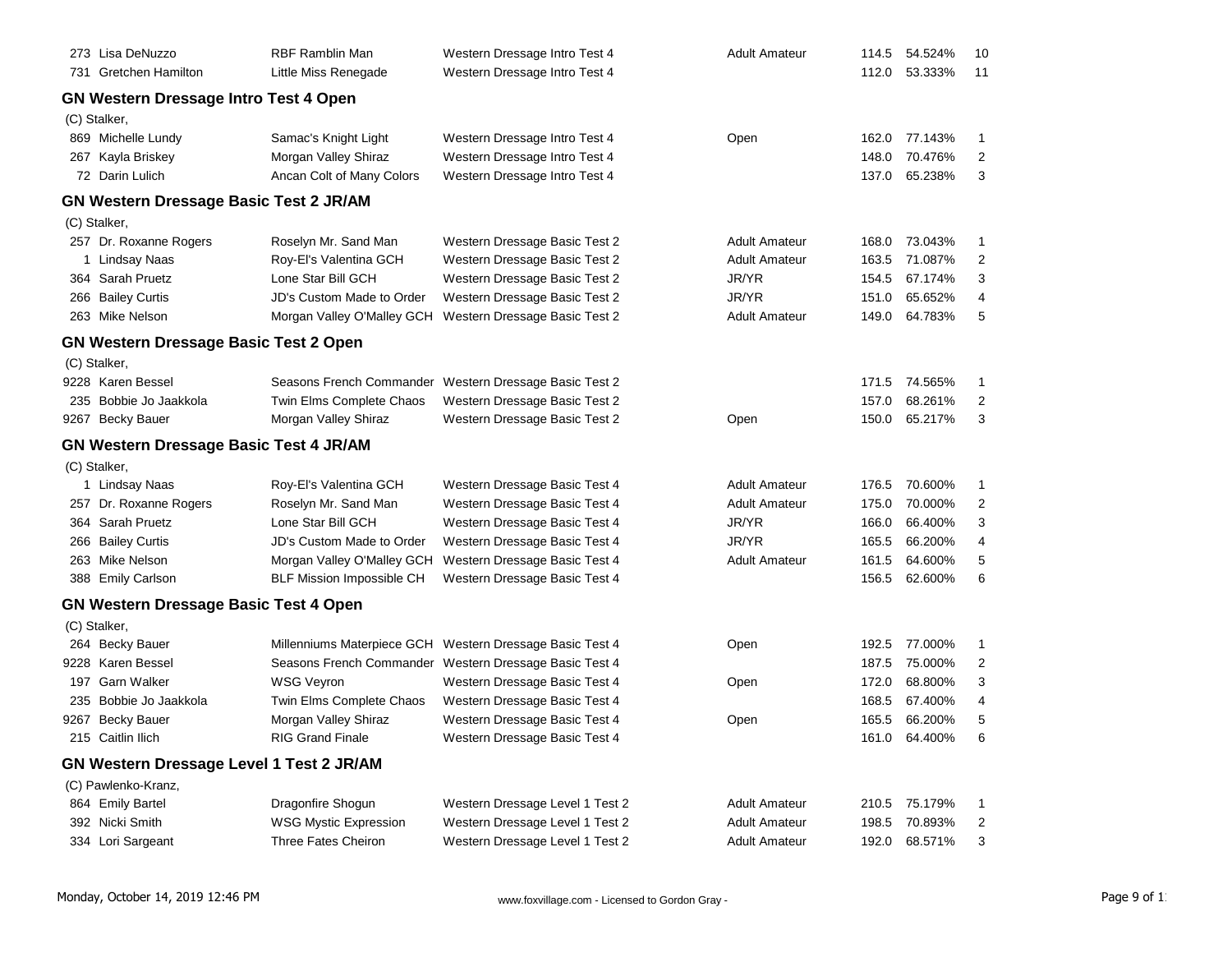### **GN Western Dressage Level 1 Test 2 Open**

|     | (C) Pawlenko-Kranz,                             |                                 |                                                          |                      |       |         |                         |
|-----|-------------------------------------------------|---------------------------------|----------------------------------------------------------|----------------------|-------|---------|-------------------------|
|     | 9876 Julie Haugen                               | Equinox Courage Under Fire      | Western Dressage Level 1 Test 2                          | Open                 | 210.0 | 75.000% | 1                       |
|     | 256 Kimberly Thomas                             | Paradigm John Thomas GCH        | Western Dressage Level 1 Test 2                          | Open                 | 199.0 | 71.071% | $\overline{2}$          |
| 770 | Jenna Brumm                                     | Moriah Done N Tan               | Western Dressage Level 1 Test 2                          | Open                 | 194.0 | 69.286% | 3                       |
|     | 277 Karen Holford                               | Fortune's Penny Lane            | Western Dressage Level 1 Test 2                          | Open                 | 191.5 | 68.393% | 4                       |
|     | 202 Andrea Baker                                | Spring Hollow Statesman         | Western Dressage Level 1 Test 2                          |                      | 182.5 | 65.179% | 5                       |
|     | 201 Andrea Baker                                | <b>Shallow Creek's Cheyenne</b> | Western Dressage Level 1 Test 2                          |                      | 176.5 | 63.036% | 6                       |
|     | GN Western Dressage Level 1 Test 4 JR/AM        |                                 |                                                          |                      |       |         |                         |
|     | (C) Pawlenko-Kranz,                             |                                 |                                                          |                      |       |         |                         |
|     | 864 Emily Bartel                                | Dragonfire Shogun               | Western Dressage Level 1 Test 4                          | <b>Adult Amateur</b> | 184.5 | 70.962% | 1                       |
|     | 392 Nicki Smith                                 | <b>WSG Mystic Expression</b>    | Western Dressage Level 1 Test 4                          | <b>Adult Amateur</b> | 178.5 | 68.654% | $\overline{2}$          |
|     | 365 Sarah Pruetz                                | Split Mt Melody                 | Western Dressage Level 1 Test 4                          | JR/YR                | 177.5 | 68.269% | 3                       |
|     | 334 Lori Sargeant                               | <b>Three Fates Cheiron</b>      | Western Dressage Level 1 Test 4                          | <b>Adult Amateur</b> | 175.5 | 67.500% | 4                       |
|     | <b>GN Western Dressage Level 1 Test 4 Open</b>  |                                 |                                                          |                      |       |         |                         |
|     | (C) Pawlenko-Kranz,                             |                                 |                                                          |                      |       |         |                         |
|     | 9876 Julie Haugen                               | Equinox Courage Under Fire      | Western Dressage Level 1 Test 4                          | Open                 | 194.5 | 74.808% | 1                       |
|     | 9 Sara Breyman                                  | <b>WCS Holiday Falon</b>        | Western Dressage Level 1 Test 4                          | Open                 | 186.5 | 71.731% | $\overline{\mathbf{c}}$ |
|     | 277 Karen Holford                               | Fortune's Penny Lane            | Western Dressage Level 1 Test 4                          | Open                 | 179.5 | 69.038% | 3                       |
|     | 256 Kimberly Thomas                             | Paradigm John Thomas GCH        | Western Dressage Level 1 Test 4                          | Open                 | 179.0 | 68.846% | 4                       |
|     | 264 Becky Bauer                                 | Millenniums Materpiece GCH      | Western Dressage Level 1 Test 4                          | Open                 | 176.5 | 67.885% | 5                       |
| 770 | Jenna Brumm                                     | Moriah Done N Tan               | Western Dressage Level 1 Test 4                          | Open                 | 173.0 | 66.538% | 6                       |
|     | 215 Caitlin Ilich                               | <b>RIG Grand Finale</b>         | Western Dressage Level 1 Test 4                          |                      | 172.5 | 66.346% | $\overline{7}$          |
|     | GN Western Dressage Level 2 Test 2 JR/AM        |                                 |                                                          |                      |       |         |                         |
|     | (C) Pawlenko-Kranz,                             |                                 |                                                          |                      |       |         |                         |
|     | 26 Nady Peters                                  | Danville Dinero CH              | Western Dressage Level 2 Test 2                          | <b>Adult Amateur</b> | 202.5 | 72.321% | 1                       |
|     | 334 Lori Sargeant                               | <b>Three Fates Cheiron</b>      | Western Dressage Level 2 Test 2                          | <b>Adult Amateur</b> | 170.5 | 60.893% | $\overline{c}$          |
|     | 753 Amie Tabor                                  | Kamima Gold                     | Western Dressage Level 2 Test 2                          |                      | 159.5 | 56.964% | 3                       |
|     | <b>GN Western Dressage Level 2 Test 2 Open</b>  |                                 |                                                          |                      |       |         |                         |
|     | (C) Pawlenko-Kranz,                             |                                 |                                                          |                      |       |         |                         |
|     | 256 Kimberly Thomas                             |                                 | Paradigm John Thomas GCH Western Dressage Level 2 Test 2 | Open                 | 195.0 | 69.643% | 1                       |
|     | <b>GN Western Dressage Level 2 Test 4 JR/AM</b> |                                 |                                                          |                      |       |         |                         |
|     | (C) Pawlenko-Kranz,                             |                                 |                                                          |                      |       |         |                         |
|     | 26 Nady Peters                                  | Danville Dinero CH              | Western Dressage Level 2 Test 4                          | <b>Adult Amateur</b> | 226.5 | 73.065% | 1                       |
|     | 334 Lori Sargeant                               | <b>Three Fates Cheiron</b>      | Western Dressage Level 2 Test 4                          | <b>Adult Amateur</b> | 204.5 | 65.968% | 2                       |
|     | 753 Amie Tabor                                  | Kamima Gold                     | Western Dressage Level 2 Test 4                          |                      | 190.5 | 61.452% | 3                       |
|     | <b>GN Western Dressage Level 2 Test 4 Open</b>  |                                 |                                                          |                      |       |         |                         |
|     | (C) Pawlenko-Kranz,                             |                                 |                                                          |                      |       |         |                         |
|     | 212 Deb M'Gonigle                               | <b>Forsite Renoir</b>           | Western Dressage Level 2 Test 4                          | Open                 | 235.0 | 75.806% | 1                       |
|     | 256 Kimberly Thomas                             |                                 | Paradigm John Thomas GCH Western Dressage Level 2 Test 4 | Open                 | 216.5 | 69.839% | $\overline{2}$          |
|     |                                                 |                                 |                                                          |                      |       |         |                         |